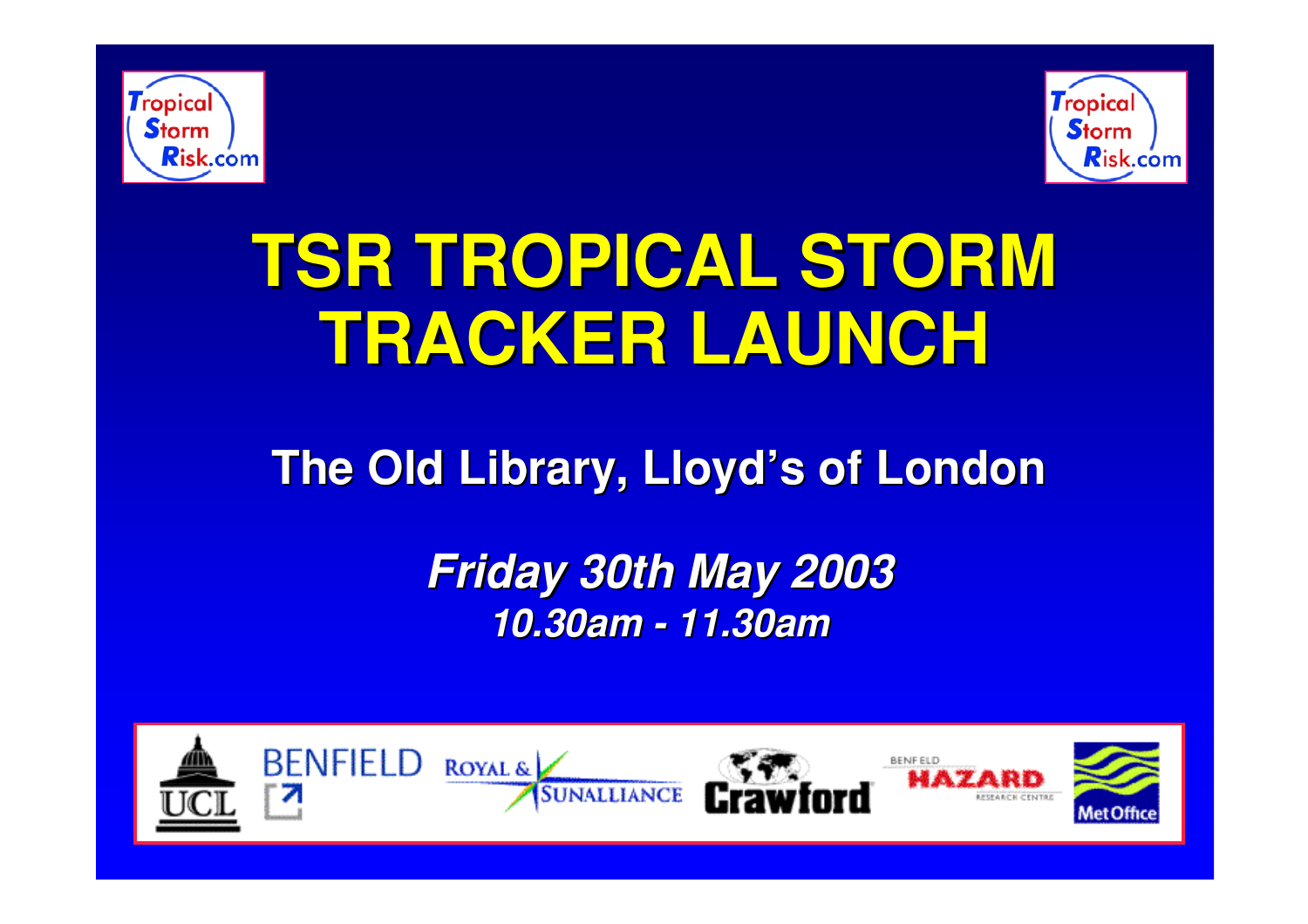

# **Tropical Storm Risk (TSR) Tropical Storm Risk (TSR)**

- **Founded in 2000,** *Tropical Storm Risk (TSR)* **offers a leading resource for forecasting the risk from tropical storms worldwide. storms worldwide.**
- **The venture provides innovative forecast products to increase risk awareness and to help decision making increase risk awareness and to help decision making within the (re)insurance industry, other business sectors, government and society. sectors, government and society.**
- **Today TSR launches their Tropical Storm Tracker which provides the best available public information which provides the best available public information for assessing the risk from active tropical storms for assessing the risk from active tropical storms worldwide. worldwide.**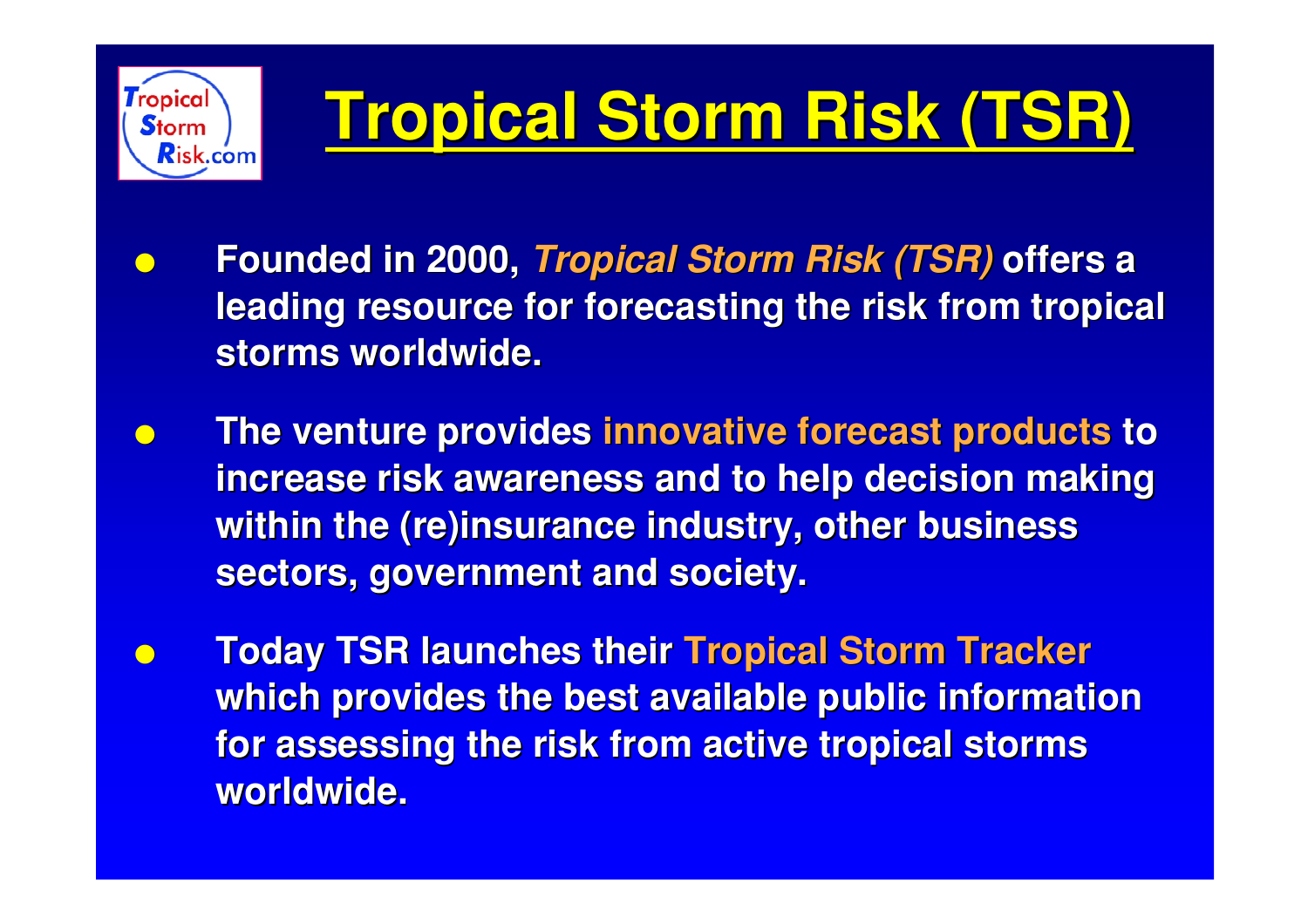

# **The TSR Consortium The TSR Consortium**

- **The TSR Venture developed from the UK governmentsupported TSUNAMI initiative project on seasonal tropical cyclone prediction (1998-2000). tropical cyclone prediction (1998-2000).**
- **The current TSR consortium comprises experts on The current TSR consortium comprises experts on insurance, risk management and seasonal climate insurance, risk management and seasonal climate forecasting. forecasting.**
- **Industry partners: Benfield, Royal & SunAlliance, Crawford & Company. Scientific partners: UCL/Benfieldhrc, Met Office.**

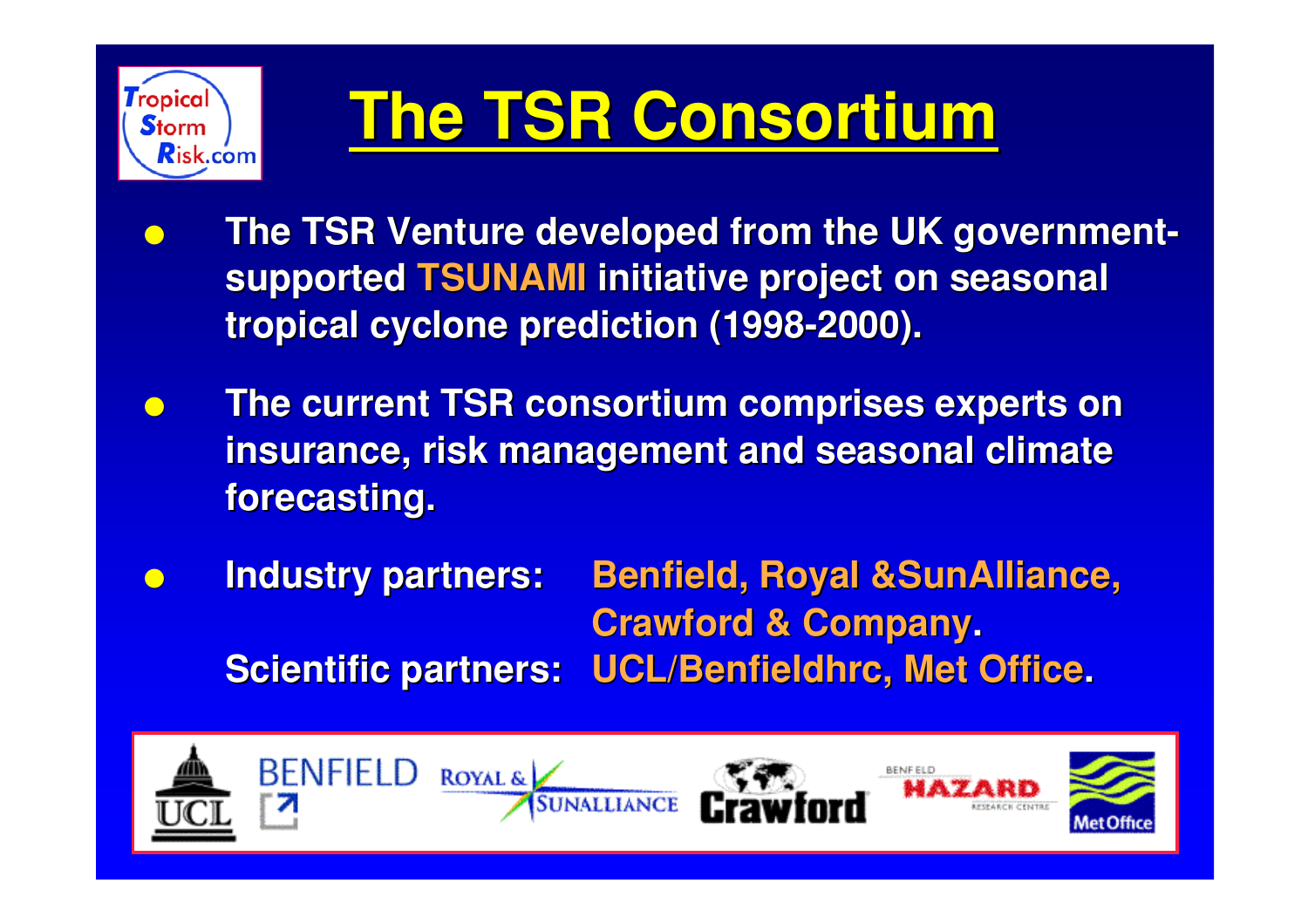

# **TSR Tropical Storm Tracker**

- **A free to use internet application. free to use internet application.**
- **Developed to allow insurers, reinsurers and risk managers to increase their awareness of tropical managers to increase their awareness of tropical storm activities and to enhance their ability to storm activities and to enhance their ability to forecast more accurately the risk and loss forecast more accurately the risk and loss from active from active storms around the world.**
- **Designed for clarity of information, ease of use and relevant content.**
- **Provides the best available information on storm position (past, current and forecast), strength, track and track and uncertainty, and windfield (current and forecast) all with various levels of zoom. forecast) all with various levels of zoom.**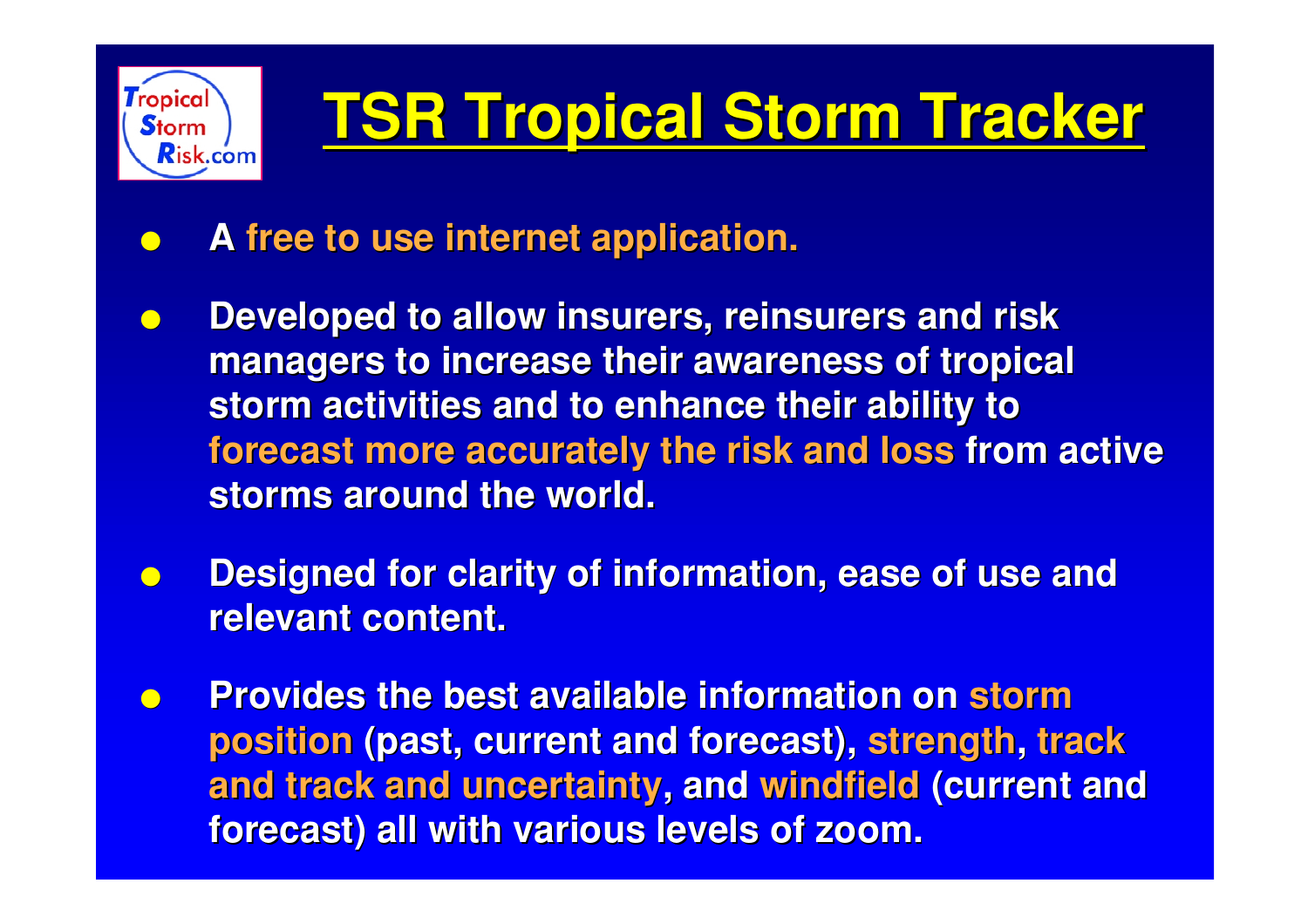



- **Tropical Storm Tracker provides real-time forecasts for up to 5 days lead for all active tropical cyclone systems worldwide. systems worldwide.**
- **Forecasts are updated every 6-12 hours.**
- **Unique current and forecast 2-dimensional windfields (in knots) for all systems of at least hurricane force (in knots) for all systems of at least hurricane force prior to extra-tropical transition. prior to extra-tropical transition.**
- **Forecast windfields out to 120 hours lead.**
- **Storm-centred zooms for current and forecast positions out to 120 hours lead. positions out to 120 hours lead.**
- **Forecast track uncertainties out to 120 hours lead. Forecast track uncertainties out to 120 hours lead.**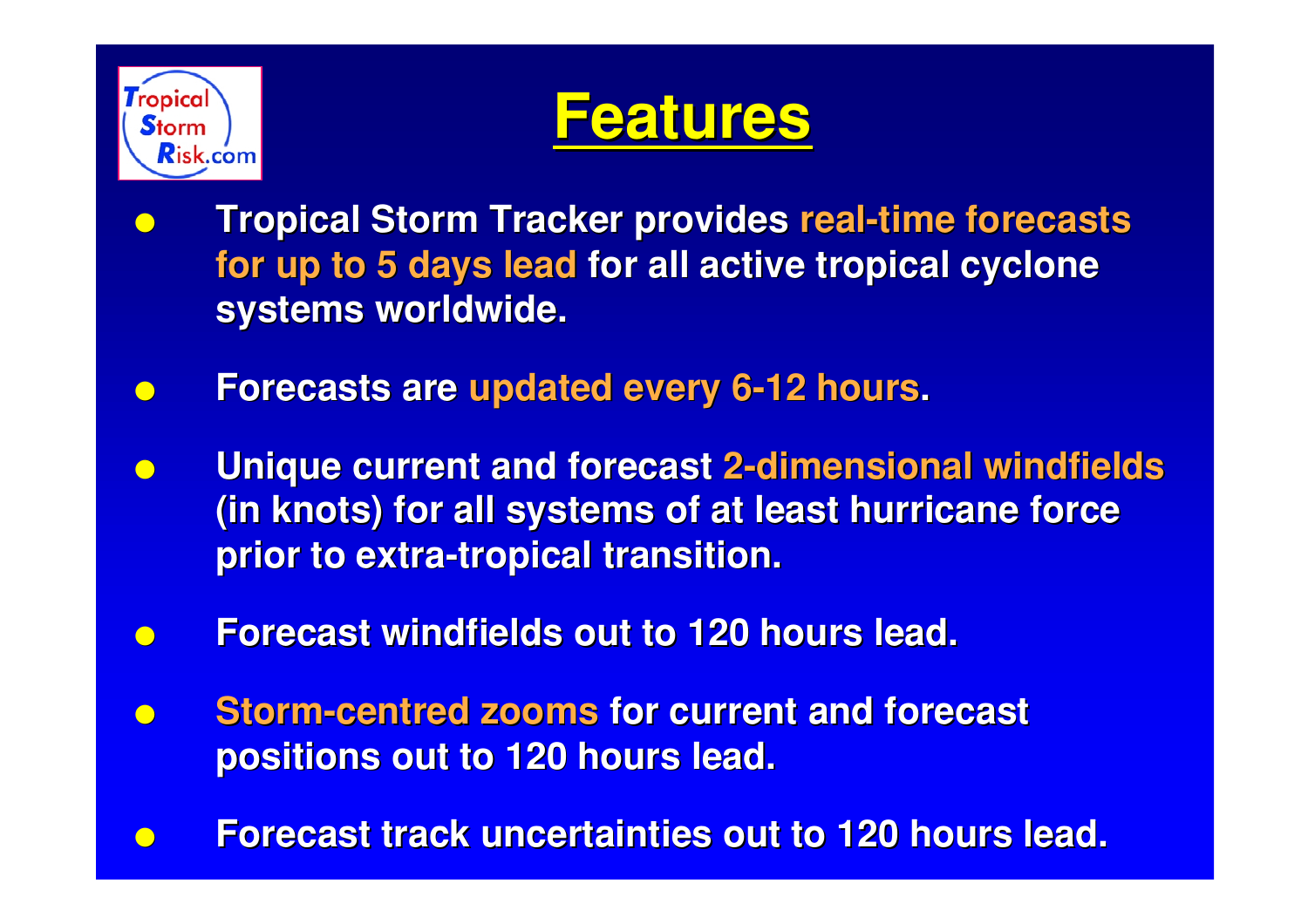

### **Storm Tracker Demonstration Storm Tracker Demonstration**

#### **TSR Tropical Storm Tracker Demonstration**

#### THERE ARE CURRENTLY 3 ACTIVE SYSTEMS AS OF 30 SEP, 2002 23:43 GMT



| Image Type<br><b>Region</b> |     | Strength      |                      |          |            | Minute Maximum Sustained Winds<br>m/s<br>mph<br>< 39<br>$17 - 32$<br>$39 - 73$<br>$33 - 42$<br>74-95<br>$96 - 110$<br>$43 - 50$ |       |  |
|-----------------------------|-----|---------------|----------------------|----------|------------|---------------------------------------------------------------------------------------------------------------------------------|-------|--|
| <b>Atlantic</b>             | -IR | Msible        |                      | Category | knots      |                                                                                                                                 |       |  |
| <b>NE Pacific</b>           | -IR | <b>Msible</b> | Tropical Depression. | TD       | < 34       |                                                                                                                                 |       |  |
| <b>NW Pacific</b>           | IR. | <b>Msible</b> | Tropical Storm.      | TS       | $34 - 63$  |                                                                                                                                 |       |  |
| Indian Ocean                | -IR | Msible        | Hurricane            | Cat 1    | 64-82      |                                                                                                                                 |       |  |
| <b>S</b> Indian             | -IR | Msible        | Hurricane            | Cat 2    | 83-95      |                                                                                                                                 |       |  |
| W Australia                 | -IR | Msible        | Intense Hurricane    | Cat 3    | $96 - 113$ | $111 - 130$                                                                                                                     | 51-58 |  |
| F Australia                 | -IR | Msible        | Intense Hurricane    | Cat 4    | 114-135    | 131-155                                                                                                                         | 59-70 |  |
| <b>S</b> Pacific            | IR. | Msible        | Intense Hurricane    | Cat 5.   | -135       | >155                                                                                                                            | > 70  |  |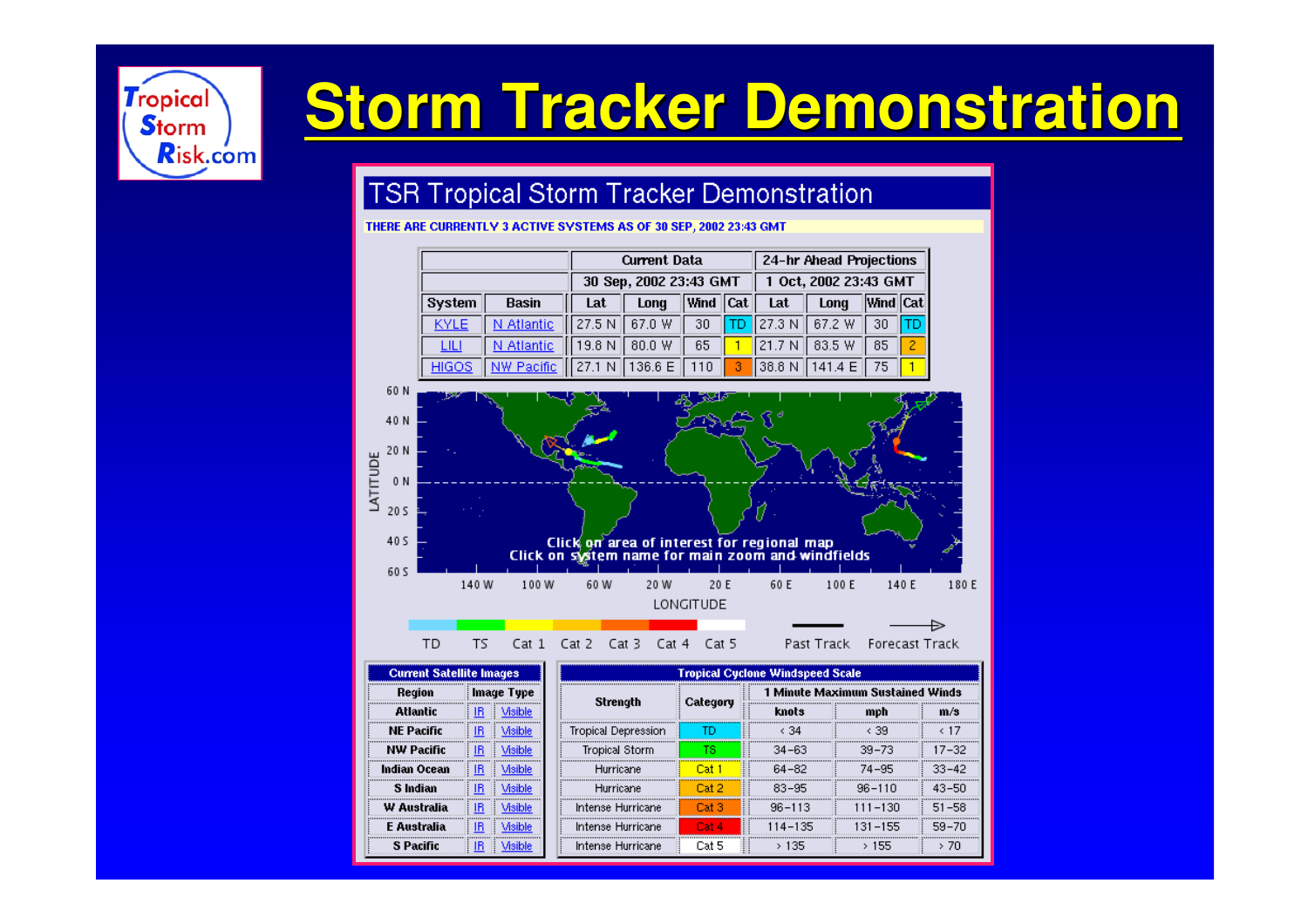

## **Atlantic Basin Regional Map Atlantic Basin Regional Map**

#### **TSR Tropical Storm Tracker Demonstration**

THERE ARE CURRENTLY 2 ACTIVE N ATLANTIC SYSTEMS AS OF 30 SEP, 2002 23:43 GMT

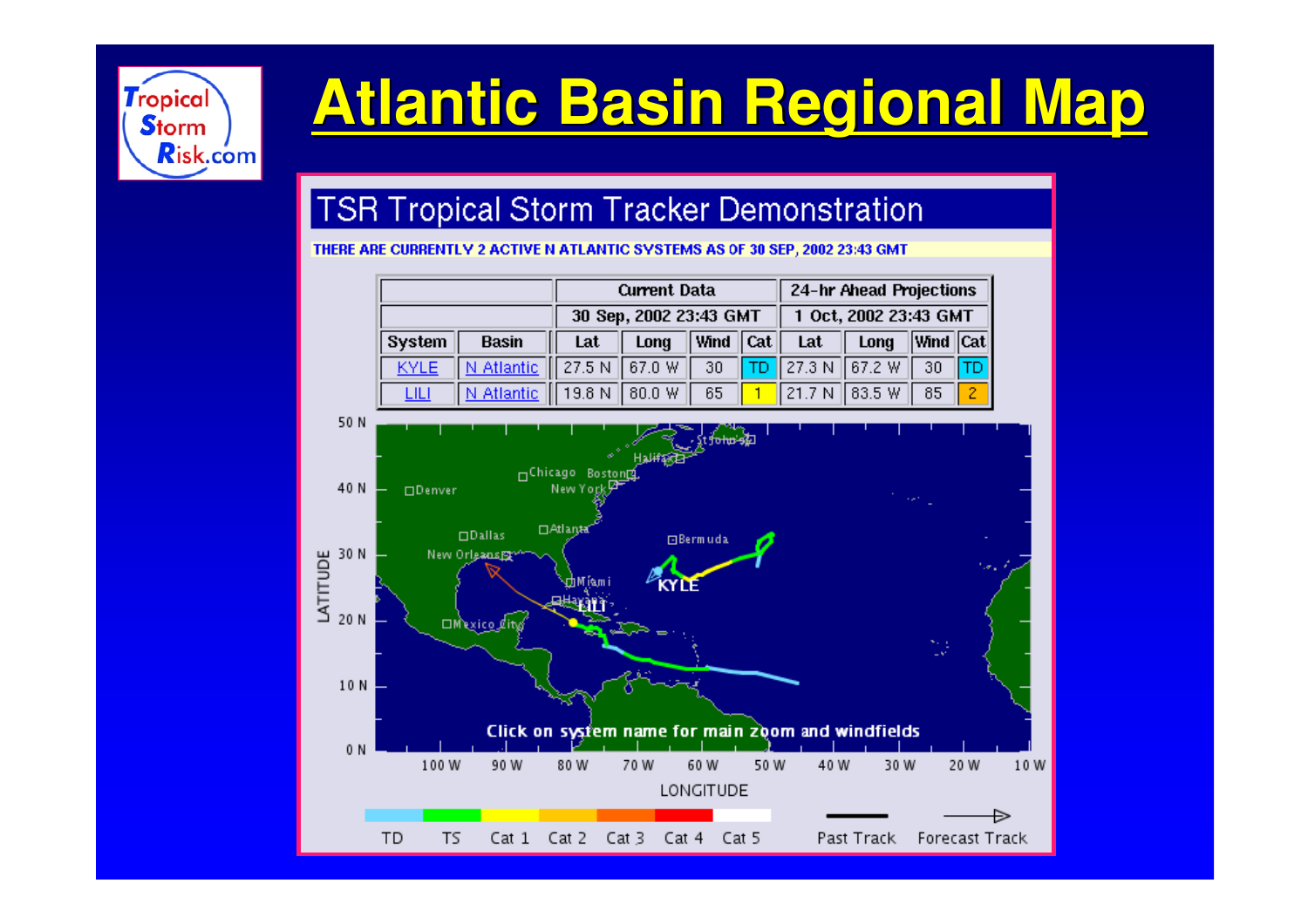

### **Lili - Forecast Track and Error - Forecast Track and Error**

#### *24 Hours Lead 24 Hours Lead 72 Hours Lead 72 Hours Lead*





Forecast Track

Mean Forecast Error

Past Track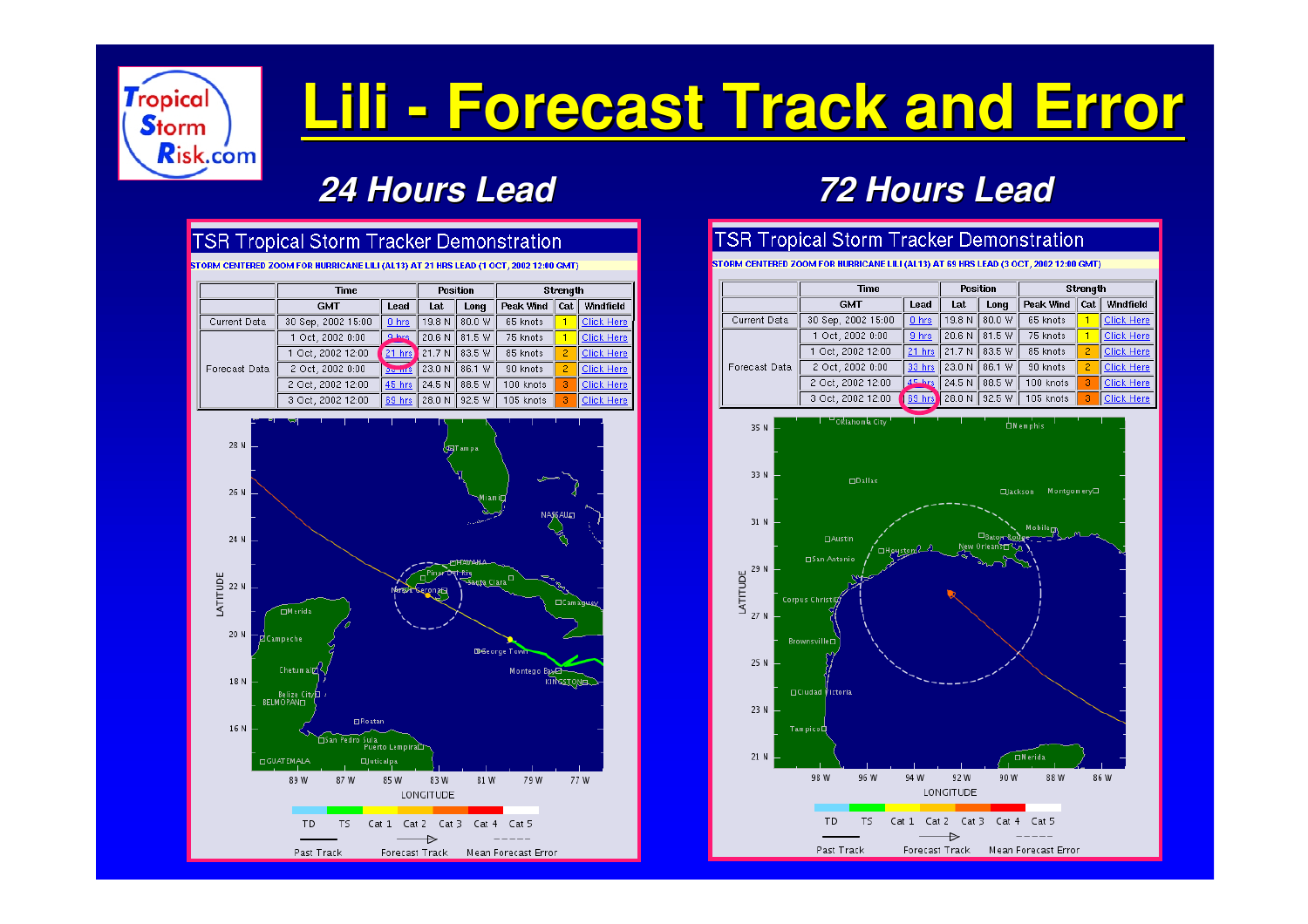

### **Lili - Forecast Windfields**

### *24 Hours Lead 24 Hours Lead 72 Hours Lead 72 Hours Lead*

#### **TSR Tropical Storm Tracker Demonstration**

MODELLED WINDFIELD FOR HURRICANE LILI (AL13) AT 21 HRS LEAD (1 OCT, 2002 12:00 GMT)

|               | Time               |               | <b>Position</b>      |                 | Strength                |   |                    |
|---------------|--------------------|---------------|----------------------|-----------------|-------------------------|---|--------------------|
|               | <b>GMT</b>         | Lead          | Lat                  | Long            | Peak Wind $\ $ Cat $\ $ |   | Windfield          |
| Current Data  | 30 Sep, 2002 15:00 | $0$ hrs       | 19.8 N               | 80.0 W          | 65 knots                |   | Click Here         |
| Forecast Data | 1 Oct. 2002 0:00   | 9 hrs         |                      | 20.6 N   81.5 W | 75 knots                |   | Click Here         |
|               | 1 Oct, 2002 12:00  |               | 21 hrs 21.7 N 33.5 W |                 | 85 knots                |   | <b>Click Here</b>  |
|               | 2 Oct, 2002 0:00   | 33 hrs        | 23.0 N    86.1 W     |                 | 90 knots                |   | <b>Citaty Here</b> |
|               | 2 Oct, 2002 12:00  |               | 45 hrs 24.5 N 88.5 W |                 | 100 knots               |   | <b>Click Here</b>  |
|               | 3 Oct. 2002 12:00  | <b>69 hrs</b> | 28.0 N    92.5 W     |                 | 105 knots               | я | <b>Click Here</b>  |



#### **TSR Tropical Storm Tracker Demonstration**

MODELLED WINDFIELD FOR HURRICANE LILI (AL13) AT 69 HRS LEAD (3 OCT, 2002 12:00 GMT)

|               | Time               |         | <b>Position</b>                              |      | Strength  |     |                   |
|---------------|--------------------|---------|----------------------------------------------|------|-----------|-----|-------------------|
|               | <b>GMT</b>         | Lead    | Lat                                          | Long | Peak Wind | Cat | Windfield         |
| Current Data  | 30 Sep, 2002 15:00 | $0$ hrs | 19.8 N    80.0 W                             |      | 65 knots  |     | <b>Click Here</b> |
| Forecast Data | 1 Oct, 2002 0:00   | 9 hrs   | 20.6 N    81.5 W                             |      | 75 knots  |     | <b>Click Here</b> |
|               | 1 Oct. 2002 12:00  |         | 21 hrs 21.7 N 33.5 W                         |      | 85 knots  |     | Click Here        |
|               | 2 Oct, 2002 0:00   |         | 33 hrs 23.0 N   86.1 W                       |      | 90 knots  |     | <b>Click Here</b> |
|               | 2 Oct. 2002 12:00  |         | $ 45 \text{ hrs} $ 24.5 N $ 88.5 \text{ W} $ |      | 100 knots | Æ   | Click Here        |
|               | 3 Oct. 2002 12:00  |         | 69 hrs 28.0 N 32.5 W                         |      | 105 knots |     | Click Here        |

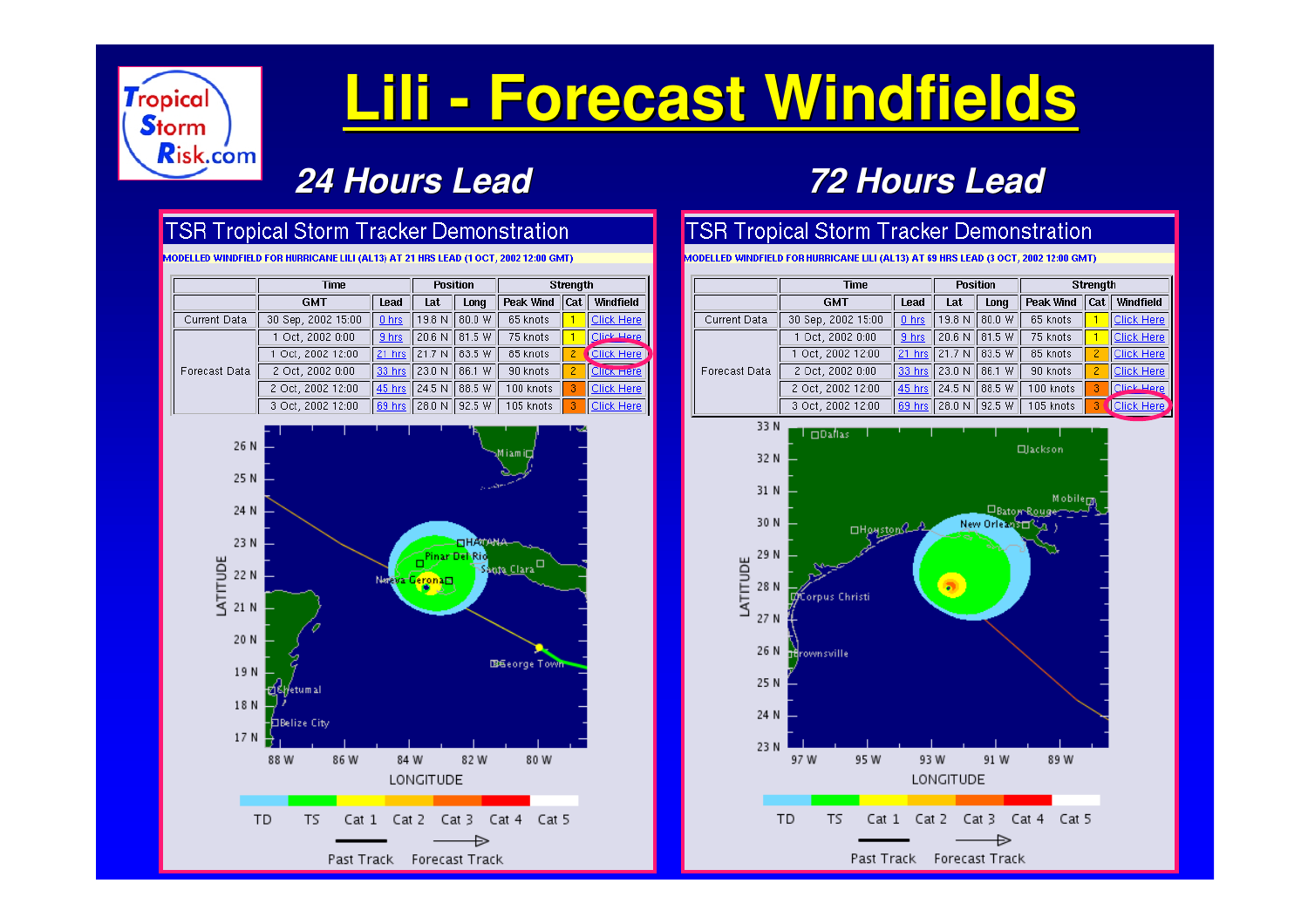

### **Isidore Isidore - Forecast Products - Forecast Products**

#### **23rd September 2002, 12:00 GMT 23rd September 2002, 12:00 GMT**

### *Forecast Track and Error Forecast Track and Error Out to 72 Hours Lead Out to 72 Hours Lead*

### *Forecast Forecast Windfield Windfield 72 Hours Lead 72 Hours Lead*



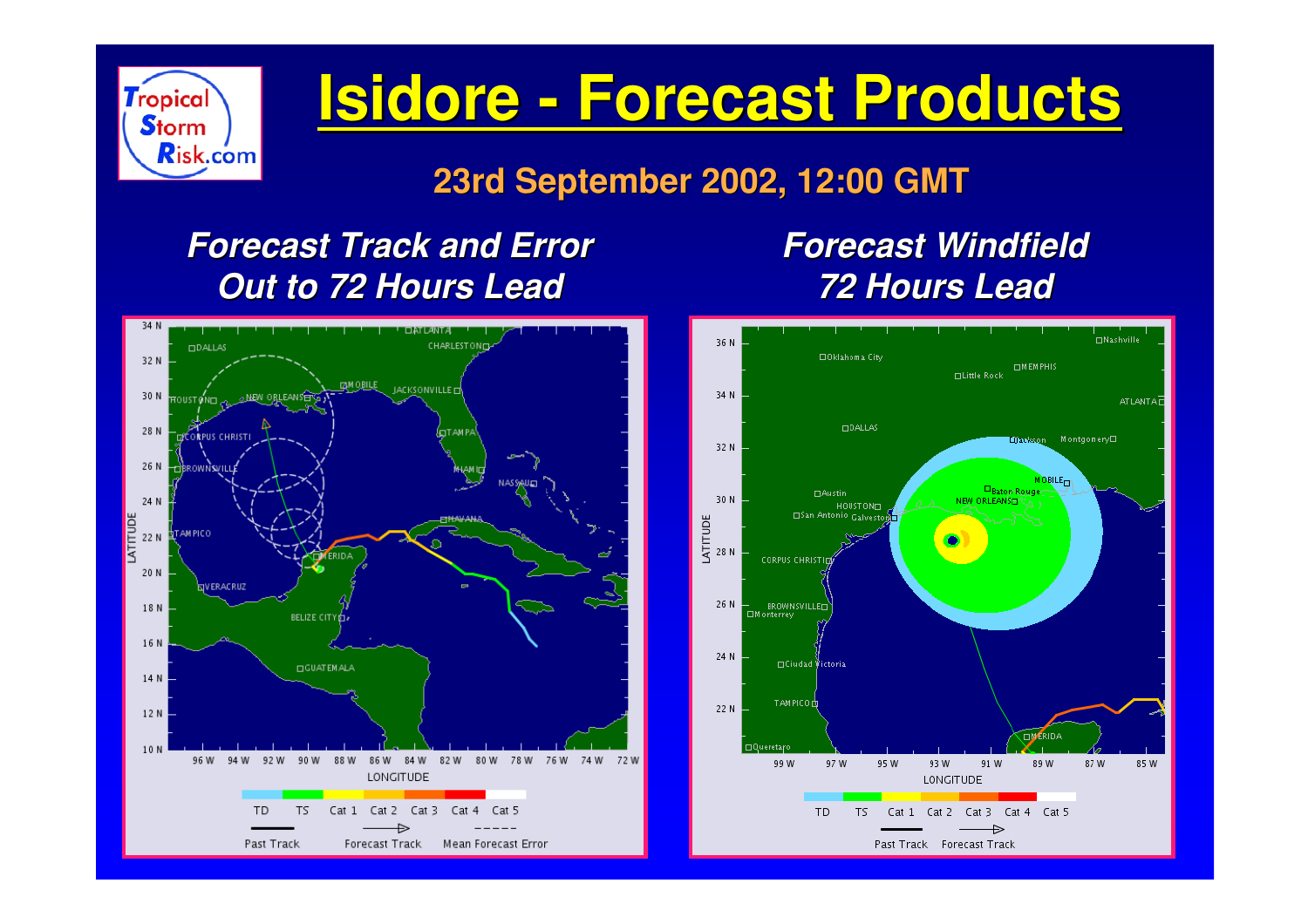

### **Historical Storms Historical Storms**

### *Super Typhoon Super Typhoon Bilis Taiwan, 22nd August, 2000 Taiwan, 22nd August, 2000*



### *Hurricane Floyd Hurricane Floyd 14th September 1999 14th September 1999*

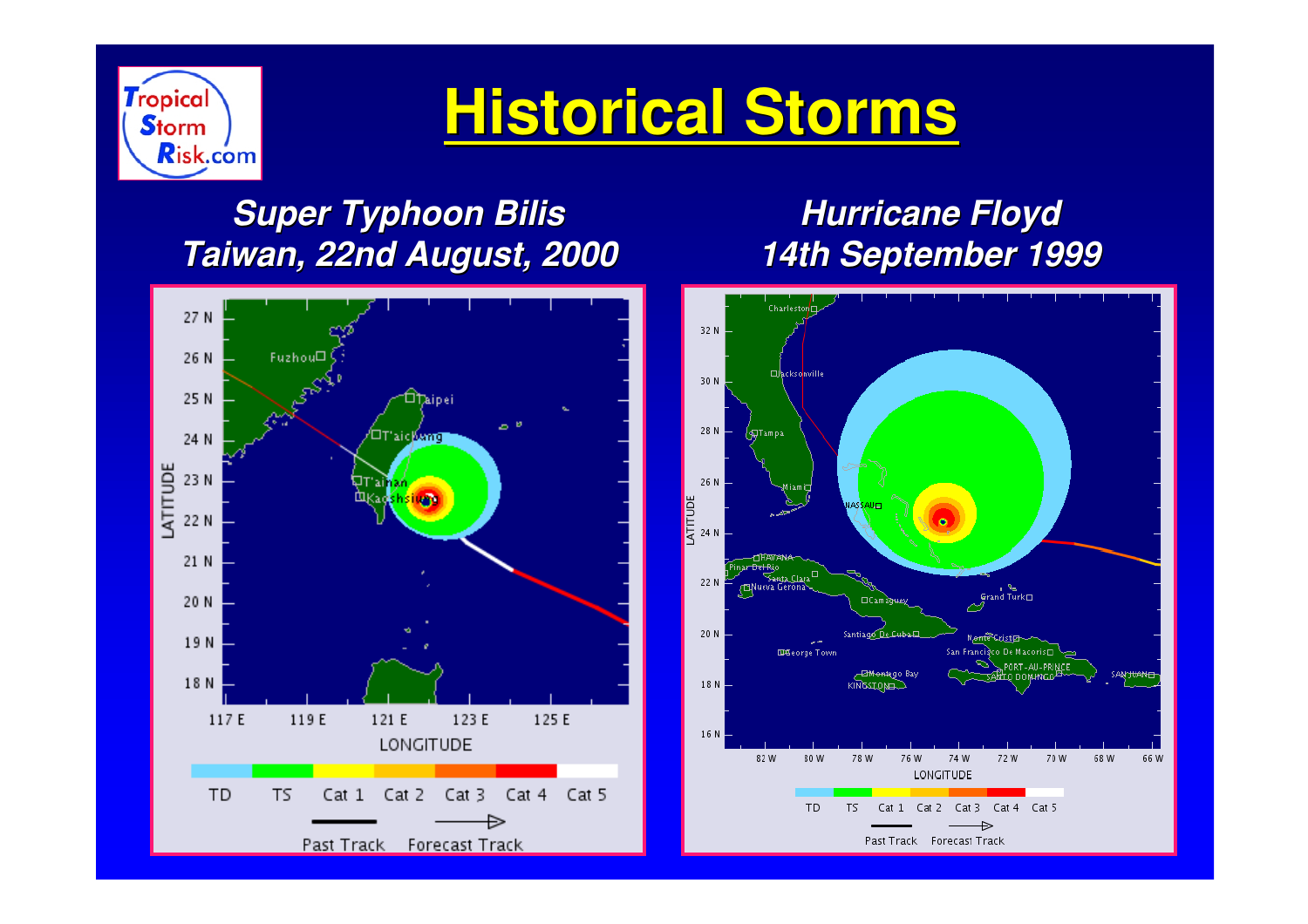

● **Please visit the Tropical Storm Risk (TSR) web site at: Please visit the Tropical Storm Risk (TSR) web site at:**

**www.tropicalstormrisk tropicalstormrisk.com**

**• Please see the TSR Briefing Document (on chairs).** 

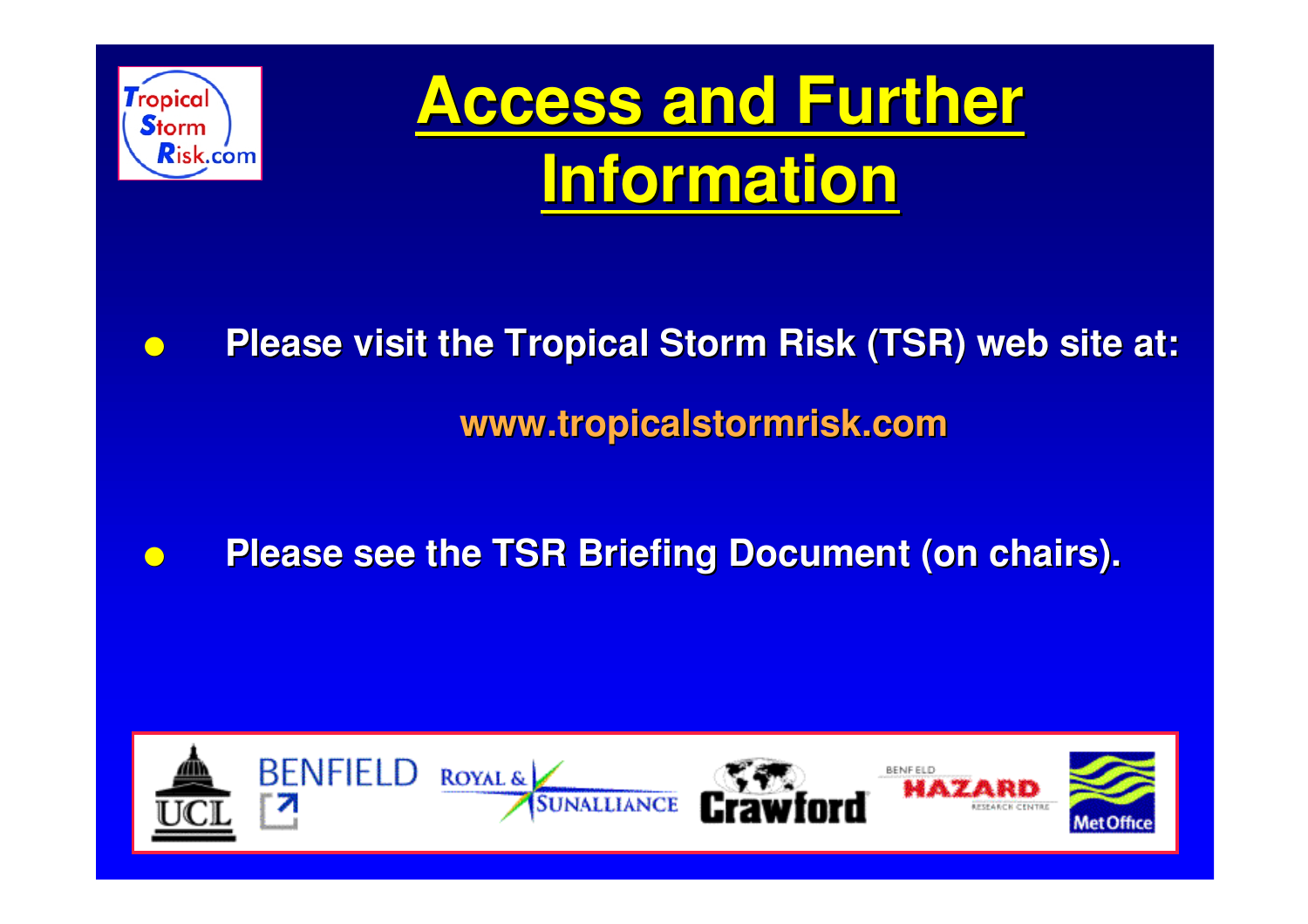

## **Future Developments Future Developments**

- **Application of forecast windfields to forecast loss.**
- **Development of windfield model to give current and forecast windfields for systems during and after extra-tropical transition.**
- **Historical catalogue of windfields.**
- **Introduction of tropical cyclone warning centre data from other agencies (eg Met Office).**

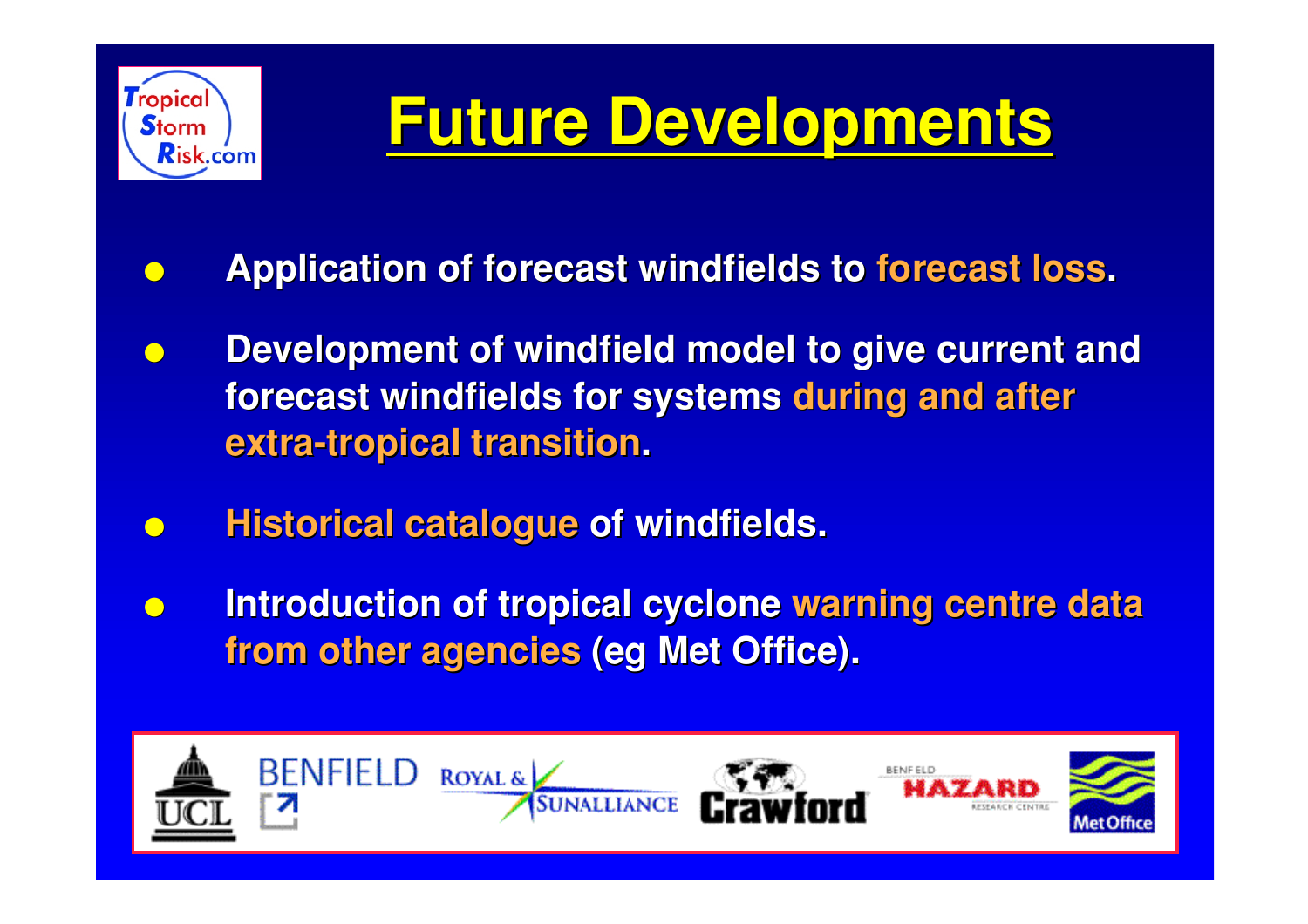

|                                        | <b>Forecast Region</b>                                                      | <b>Forecast</b><br><b>Years</b> | <b>Monthly</b><br><b>Updates</b> | <b>ACE</b><br><b>Index</b> | <b>Basin</b><br><b>Numbers</b> | <b>Landfalling</b>                         |
|----------------------------------------|-----------------------------------------------------------------------------|---------------------------------|----------------------------------|----------------------------|--------------------------------|--------------------------------------------|
| <b>Forecast</b><br><b>Availability</b> | <b>North Atlantic,</b><br><b>Caribbean Sea and</b><br><b>Gulf of Mexico</b> | 1950-2002                       | <b>Yes</b>                       | Yes                        | <b>Yes</b>                     | $(a)$ USA<br>(b) Lesser<br><b>Antilles</b> |
|                                        | <b>Northwest Pacific</b>                                                    | 1970-2002                       | <b>Yes</b>                       | <b>Yes</b>                 | <b>Yes</b>                     |                                            |
|                                        | <b>Australian Region</b>                                                    | 1975/6-2002/3                   | Yes                              | Yes                        | Yes                            | <b>Australia</b>                           |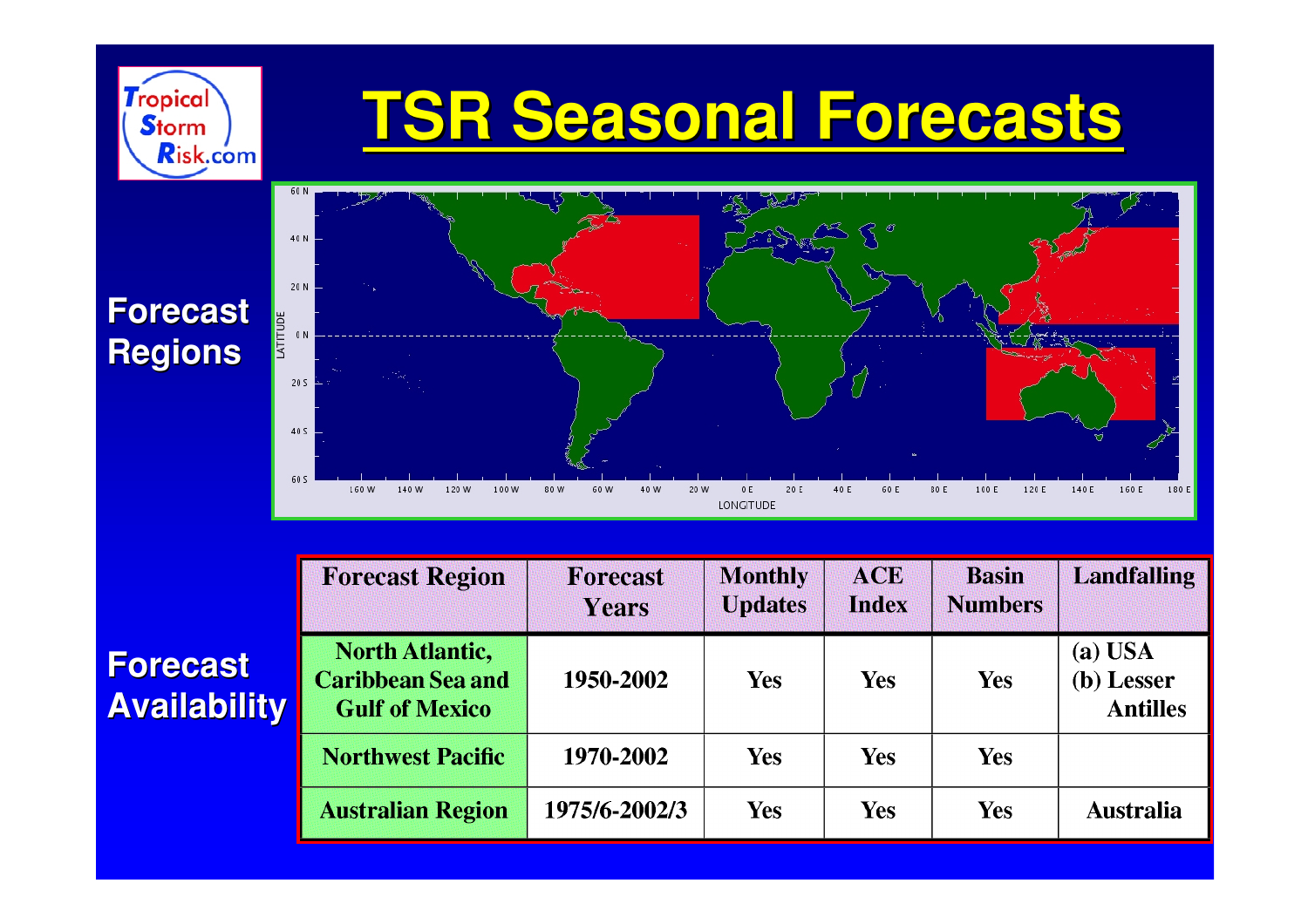## **Recent Forecast Performance Recent Forecast Performance**

 $\bullet$ **• North Atlantic 2002: "The TSR forecasts were certainly the first to correctly anticipate a below certainly the first to correctly anticipate a below normal Atlantic hurricane season in 2002 normal Atlantic hurricane season in 2002 "***(Chris Landsea, co-author of the Gray and NOAA seasonal Atlantic hurricane outlooks). seasonal Atlantic hurricane outlooks).*

Tropica

 $\mathsf{Risk}$ .com

- $\bullet$ **NW Pacific 2002: TSR accurately predicted that accumulated cyclone energy would be 1.0 standard deviation above average.**
- $\bullet$ **Australian Region 2002/3: TSR accurately predicted that basin and landfalling activity would be 0.8 standard deviation below normal.**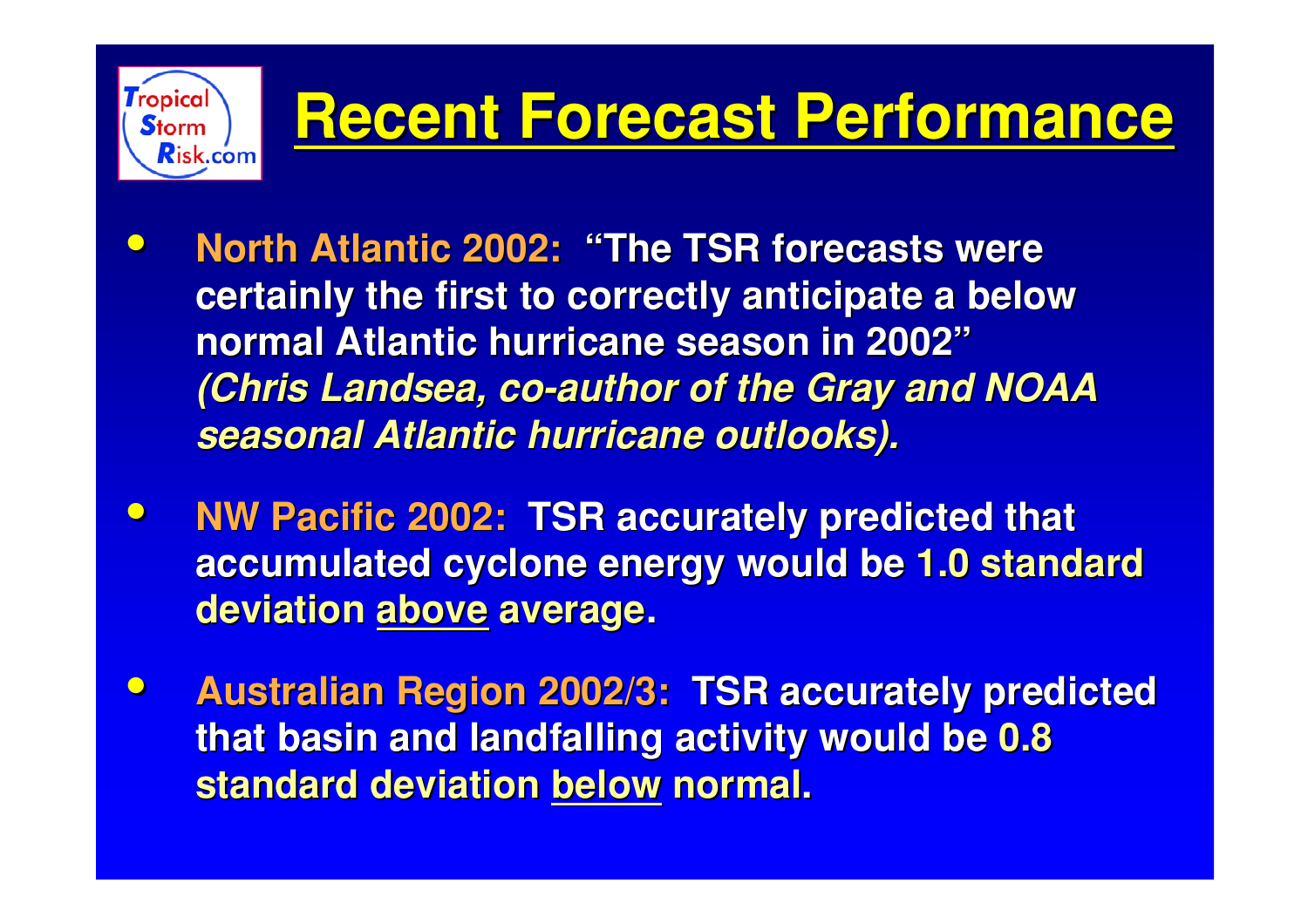## **Innovative Forecast Products Innovative Forecast Products**

 $\bullet$  **Forecasts of the NOAA Accumulated Cyclone Energy Forecasts of the NOAA Accumulated Cyclone Energy (ACE) Index Over Sea and Land: TSR forecasts values of the ACE Index - a measure of total wind energy - for of the ACE Index - a measure of total wind energy - for seasonal basin and landfalling activity.** 

Tropica

**Risk.com** 

- $\bullet$ **Monthly Updated Forecasts: Monthly updated seasonal forecasts are now issued for all basins, forecasts are now issued for all basins, landfalling landfalling regions and ACE values. regions and ACE values.**
- $\bullet$ **Multi-Ensemble Statistical ENSO Forecasts: TSR has pioneered a multi-ensemble statistical prediction model pioneered a multi-ensemble statistical prediction model for ENSO. Rigorous hindcasts over the past 50 years shows that this model outperforms (in terms of skill, shows that this model outperforms (in terms of skill, versatility and speed of operation) the leading ECMWF versatility and speed of operation) the leading ECMWF dynamical ENSO hindcasts from the DEMETER project.**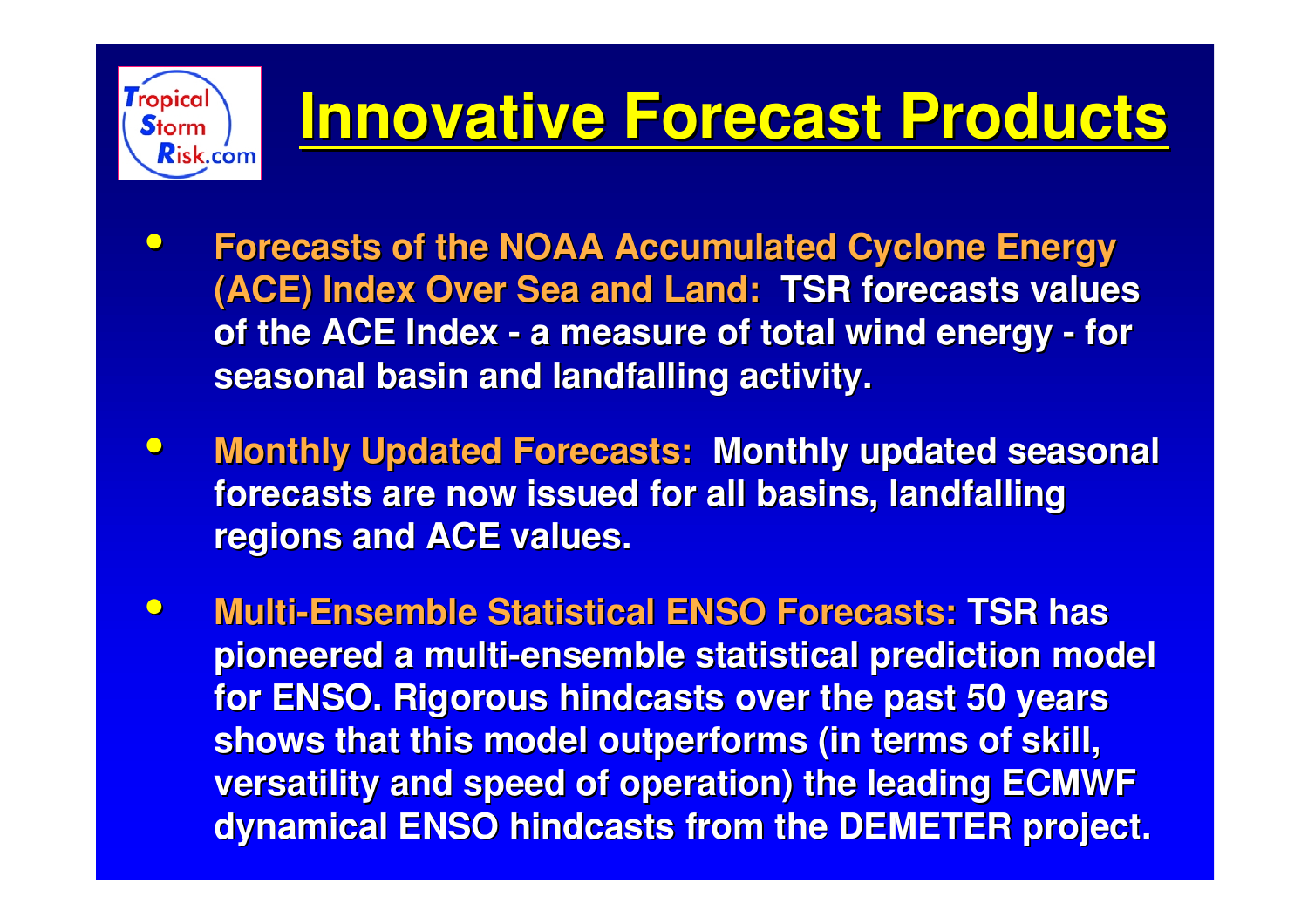

### **Business Application Business Application**

- $\bullet$  **TSR's recent advances in seasonal forecasting recent advances in seasonal forecasting techniques and skill are being integrated into the business process. business process.**
- $\bullet$  **In collaboration with the Helvetia Patria Group TSR is In collaboration with the Helvetia Patria Group TSR is developing a method to simulate 10,000 years of US hurricane landfalls, losses and ACE index forecasts hurricane landfalls, losses and ACE index forecasts to examine the business relevance of the forecasted examine the business relevance of the forecasted US ACE skills for reinsurance/retrocession buy and sell strategies. sell strategies.**
- $\bullet$ **Early results show that a Forecast Strategy - which uses the TSR US ACE Index forecasts for 1973-2002 uses the TSR US ACE Index forecasts for 1973-2002 to decide whether to buy - outperforms traditional to decide whether to buy - outperforms traditional buying strategies by about 10% in terms of protection purchase efficiency. protection purchase efficiency.**